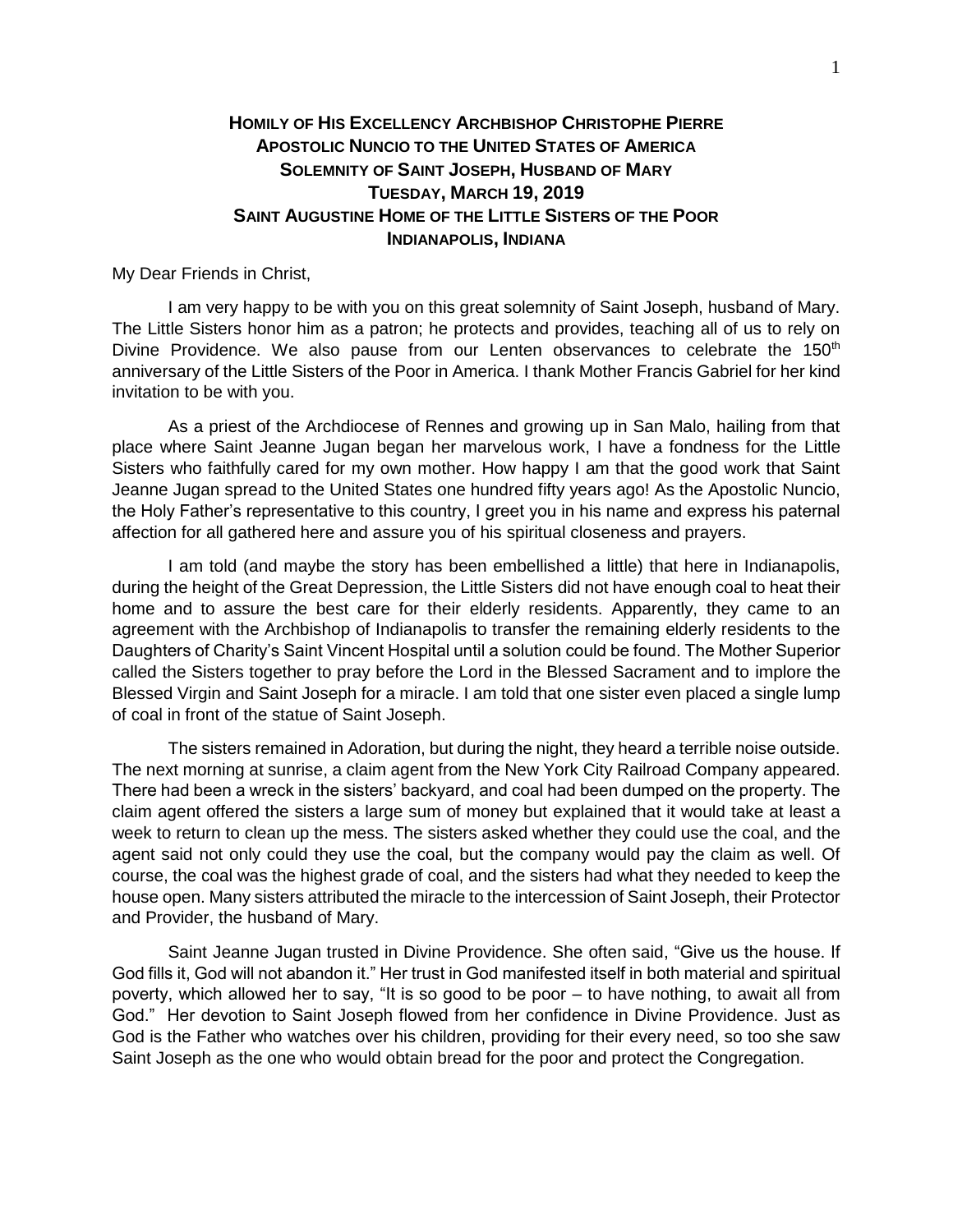Today, we honor Saint Joseph, the husband of Mary. Joseph was of the house of David from which the long-expected Messiah was to be born. He was a poor man, a carpenter who worked with his hands. The scriptures say that he was a righteous or just man; he was in right relationship with God and his neighbor. He must have thought that he had won the lottery when Mary agreed to be his betrothed. He probably had many ideas and plans of how his life would be with Mary, of what their future would be like. All of that changed when Mary conceived her Son by the power of the Holy Spirit.

Although he intended to divorce her quietly, Joseph, the just man, was immersed in the things of God. When the angel appeared in a dream and explained everything to him, he trusted that God's word was true. We might speculate that it was his experience of poverty that had taught him to rely on God. He had confidence that God would provide for him and for all peoples through this Child, who would be named *Jesus, because he will save his people from their sins*.

Saint Joseph reminds us, not only of the need to live the vow of poverty daily and so increase our reliance on God, but also to live in a spirit of sacrifice with respect to our vocation. That is, we cannot have our vocation on our own terms; rather, each vocation is a gift from God to be lived on his terms for his Kingdom and for the good of the Church. Joseph's plans had to die, so that God's plans could live. Saint Joseph forgot himself and lived for his wife Mary and for her Son, Jesus. This degree of abandonment to Divine Providence is not so easy for us, and yet, we see the fruitfulness of this "forgetfulness" of Saint Joseph. He forgot himself and remained faithful to God, living his vocation as a husband and foster-father.

Additionally, the scriptures recount that *when Joseph awoke, he did as the angel of the Lord had commanded him and took his wife into his home*. In Saint Joseph, we have an example of how to live the vow of obedience. He promptly does what the Lord commands him, without grumbling or complaining. He listened to God; interpreted his words; and acted. Saint Joseph teaches us how to discern God's will and how to be obedient to it.

*He took his wife into his home*. Beyond the literal meaning of this verse, the spiritual meaning is that he took his wife into his heart. Joseph truly loved Mary, but as her "most chaste spouse", *sponsus castissimus*, he lived this love for his wife, not in a carnal way but in a way that was not self-directed or possessive – with an openness reflective of his capacity for self-giving and with a tenderness that protected the gift of Mary's virginity. He teaches us how to live consecrated chastity in a fulfilling way – by forgetting self and living for others.

Saint Jeanne Jugan often encouraged her sisters to forget themselves and their plans for the service of others. Recall the words of your foundress: "To be a good Little Sister of the Poor, one must love God and the poor a great deal and forget oneself."

Charles Dickens met Saint Jeanne Jugan once, and afterward he wrote: "There is in this woman something so calm, and so holy, that in seeing her I know myself to be in the presence of a superior being. Her words went straight to my heart, so that my eyes, I know not how, filled with tears."

What was that "something" that she had that touched his soul? This "something" that Saint Jeanne Jugan had is that which Saint Joseph had in his life – Mary and Jesus. This was the precious treasure Saint Joseph guarded – as husband and foster-father. It is that same "something" that the Little Sisters of the Poor possess to this day, which allows every elderly man or woman to enter a house such as this and to know that God cares for them and loves them.